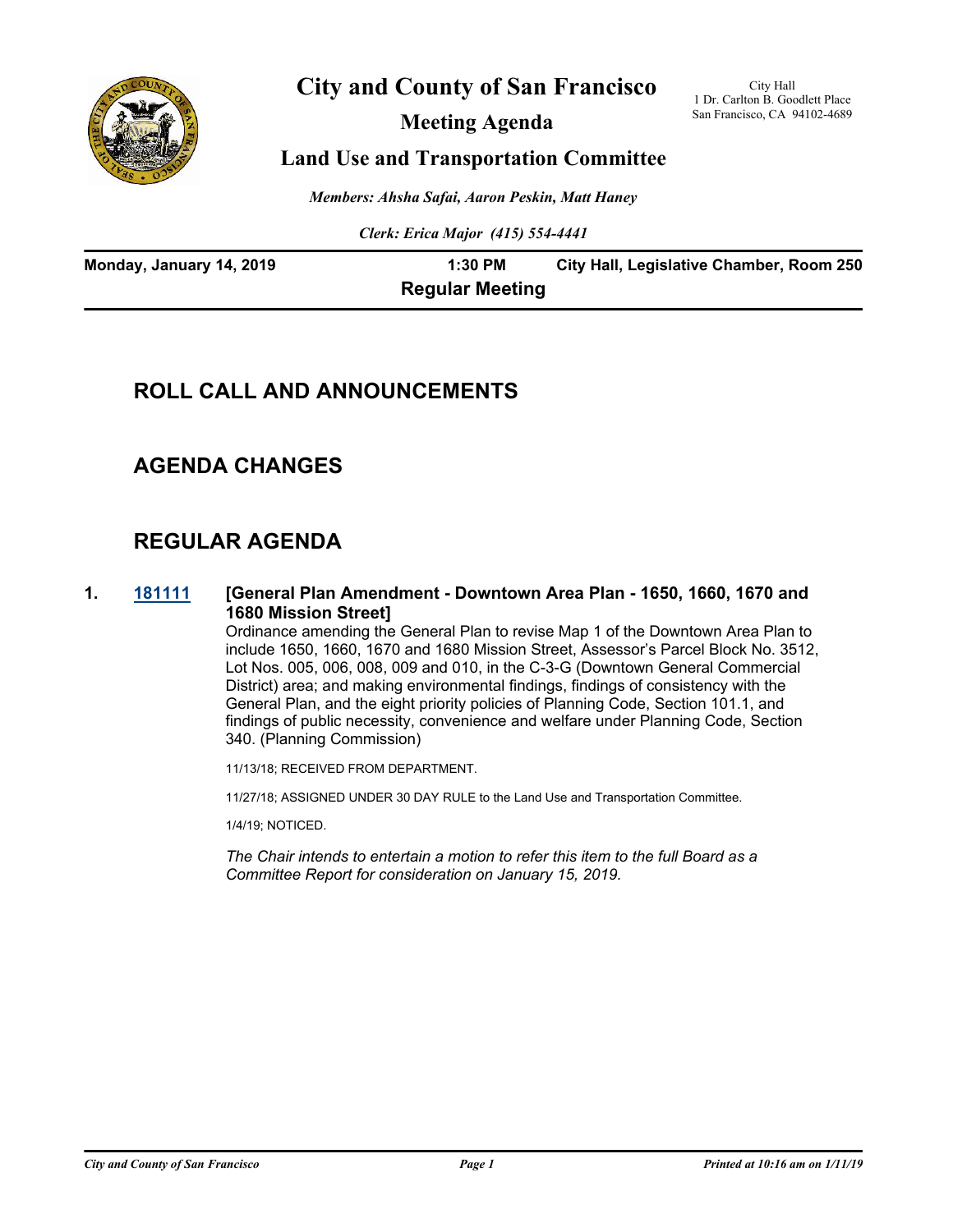#### **2. [181112](http://sfgov.legistar.com/gateway.aspx?m=l&id=33981) [General Plan Amendment - Market and Octavia Area Plan - 1650, 1660, 1670 and 1680 Mission Street]**

Ordinance amending the General Plan to revise Map 1 of the Market and Octavia Area Plan to change the designation of 1650, 1660, 1670 and 1680 Mission Street, Assessor's Parcel Block No. 3512, Lot Nos. 005, 006, 008, 009 and 010, from NC-3 (Moderate Scale Neighborhood Commercial Transit) and P (Public Use District) to C-3-G (Downtown General Commercial District); and making environmental findings, findings of consistency with the General Plan, and the eight priority policies of Planning Code, Section 101.1, and findings of public necessity, convenience and welfare under Planning Code, Section 340. (Planning Commission)

11/13/18; RECEIVED FROM DEPARTMENT.

11/27/18; ASSIGNED UNDER 30 DAY RULE to the Land Use and Transportation Committee.

1/4/19; NOTICED.

*The Chair intends to entertain a motion to refer this item to the full Board as a Committee Report for consideration on January 15, 2019.*

#### **3. [180474](http://sfgov.legistar.com/gateway.aspx?m=l&id=33343) [Planning Code, Zoning Map - Rezoning 1650-1680 Mission Street]**

Ordinance amending the Planning Code by revising the Zoning Map to rezone 1650, 1660, and 1670 Mission Street, Assessor's Parcel Block No. 3512, Lot Nos. 005, 006, and 008, from their current designation as NCT-3 (Moderate-Scale Neighborhood Commercial Transit District) to C-3-G (Downtown General Commercial), and to rezone 1680 Mission Street, Assessor's Parcel Block No. 3512, Lot Nos. 009 and 010, from its current designation as P (Public) to C-3-G; affirming the Planning Department's determination under the California Environmental Quality Act; making findings of consistency with the General Plan, and the eight priority policies of Planning Code, Section 101.1; and making findings of public necessity, convenience, and general welfare under Planning Code, Section 302. (Real Estate Department)

5/1/18; RECEIVED FROM DEPARTMENT.

5/15/18; ASSIGNED UNDER 30 DAY RULE to the Land Use and Transportation Committee.

5/22/18; REFERRED TO DEPARTMENT.

7/17/18; REMAIN ACTIVE.

10/5/18; REMAIN ACTIVE.

10/17/18; RESPONSE RECEIVED.

11/13/18; RESPONSE RECEIVED.

1/4/19; NOTICED.

*The Chair intends to entertain a motion to refer this item to the full Board as a Committee Report for consideration on January 15, 2019.*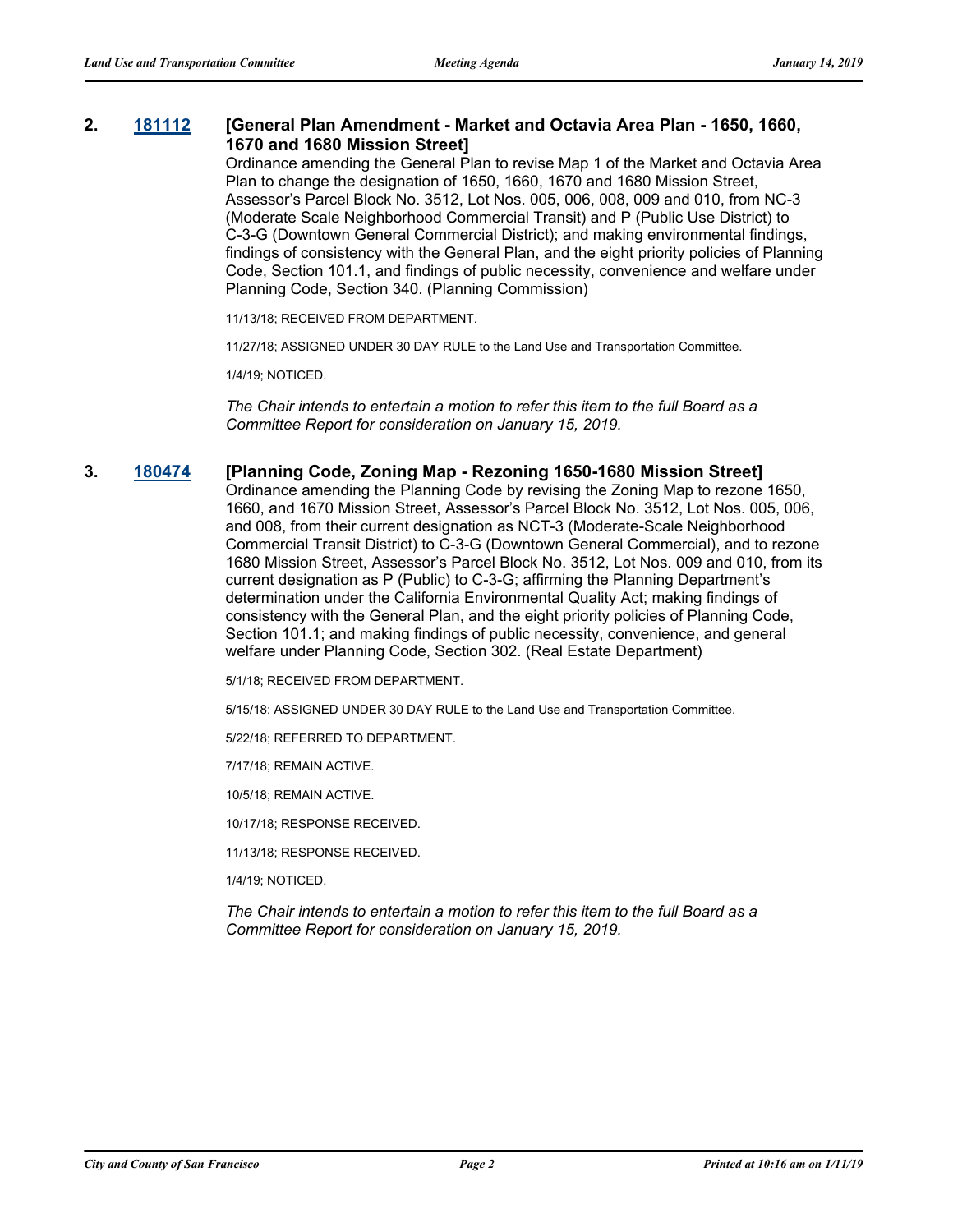# **4. [180916](http://sfgov.legistar.com/gateway.aspx?m=l&id=33785) [Planning, Administrative Codes - Zoning Controls and Fees in the C-3-R (Downtown Retail) District]**

#### **Sponsor: Peskin**

Ordinance amending the Planning Code to change zoning controls for Non-Retail Sales and Service Uses in the C-3-R (Downtown Retail) Zoning District; amending the Planning and Administrative Codes to create the Union Square Park, Recreation, and Open Space Fund and Fee; affirming Planning Department's determination under the California Environmental Quality Act; making findings of consistency with the General Plan, and the eight priority policies of Planning Code, Section 101.1; and making findings of public necessity, convenience, and welfare pursuant to Planning Code, Section 302.

9/18/18; ASSIGNED UNDER 30 DAY RULE to the Land Use and Transportation Committee.

9/26/18; REFERRED TO DEPARTMENT.

9/27/18; RESPONSE RECEIVED.

10/16/18; SUBSTITUTED AND ASSIGNED to the Land Use and Transportation Committee.

10/19/18; NOTICED.

10/24/18; REFERRED TO DEPARTMENT.

10/25/18; NOTICED.

10/25/18; RESPONSE RECEIVED.

10/29/18; CONTINUED.

11/1/18; RESPONSE RECEIVED.

12/3/18; CONTINUED.

1/7/19; AMENDED, AN AMENDMENT OF THE WHOLE BEARING NEW TITLE.

1/7/19; DUPLICATED.

1/7/19; AMENDED, AN AMENDMENT OF THE WHOLE BEARING NEW TITLE.

1/7/19; CONTINUED AS AMENDED.

## **ADJOURNMENT**

*NOTE: Pursuant to Government Code Section 65009, the following notice is hereby given: if you challenge, in court, the general plan amendments or planning code and zoning map amendments described above, you may be limited to raising only those issues you or someone else raised at the public hearing described in this notice, or in written correspondence delivered to the Board of Supervisors at, or prior to, the public hearing.*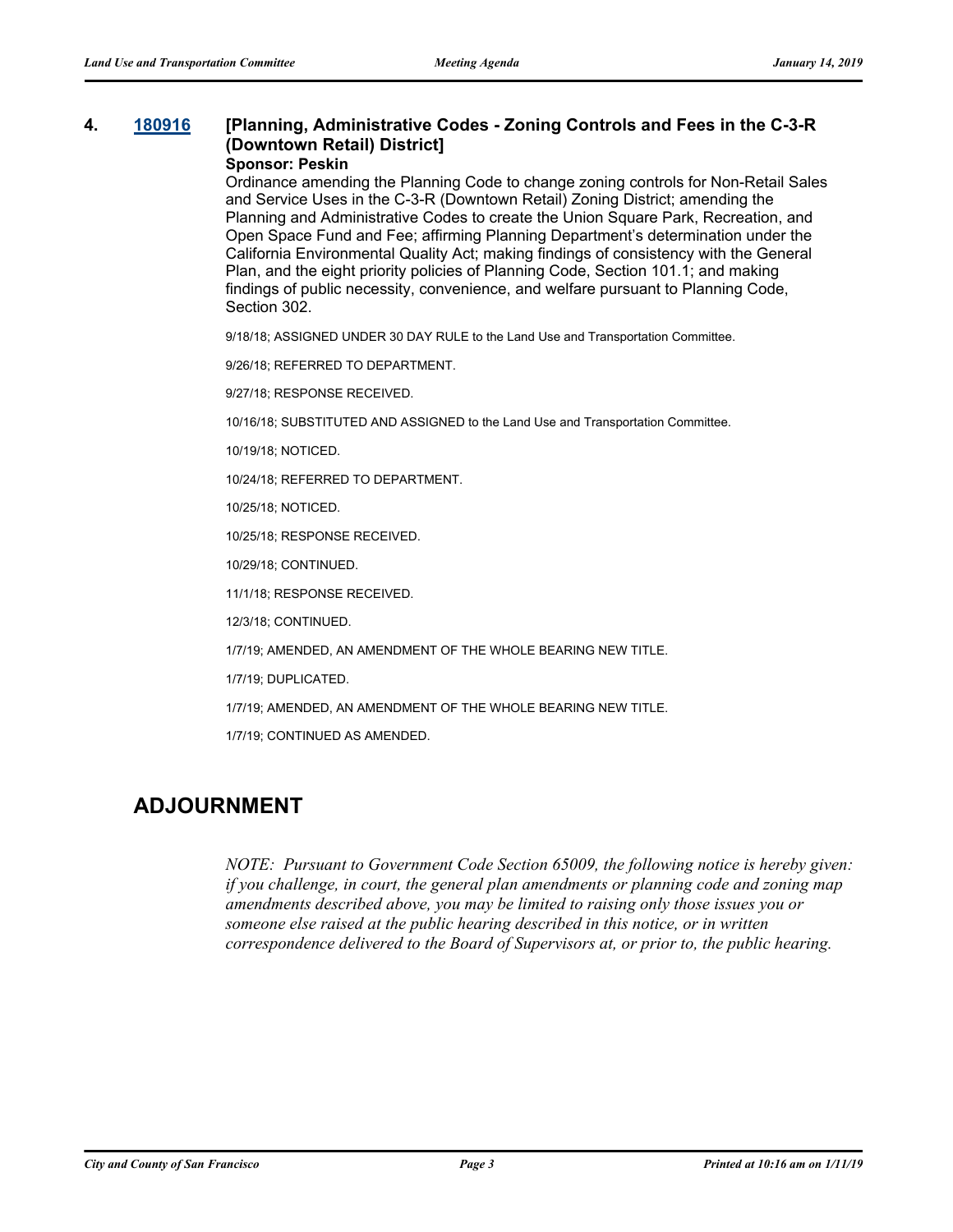# **LEGISLATION UNDER THE 30-DAY RULE**

*NOTE: The following legislation will not be considered at this meeting. Board Rule 3.22 provides that when an Ordinance or Resolution is introduced which would CREATE OR REVISE MAJOR CITY POLICY, the Committee to which the legislation is assigned shall not consider the legislation until at least thirty days after the date of introduction. The provisions of this rule shall not apply to the routine operations of the departments of the City or when a legal time limit controls the hearing timing. In general, the rule shall not apply to hearings to consider subject matter when no legislation has been presented, nor shall the rule apply to resolutions which simply URGE action to be taken.*

*(There is no legislation pending under the 30-Day Rule.)*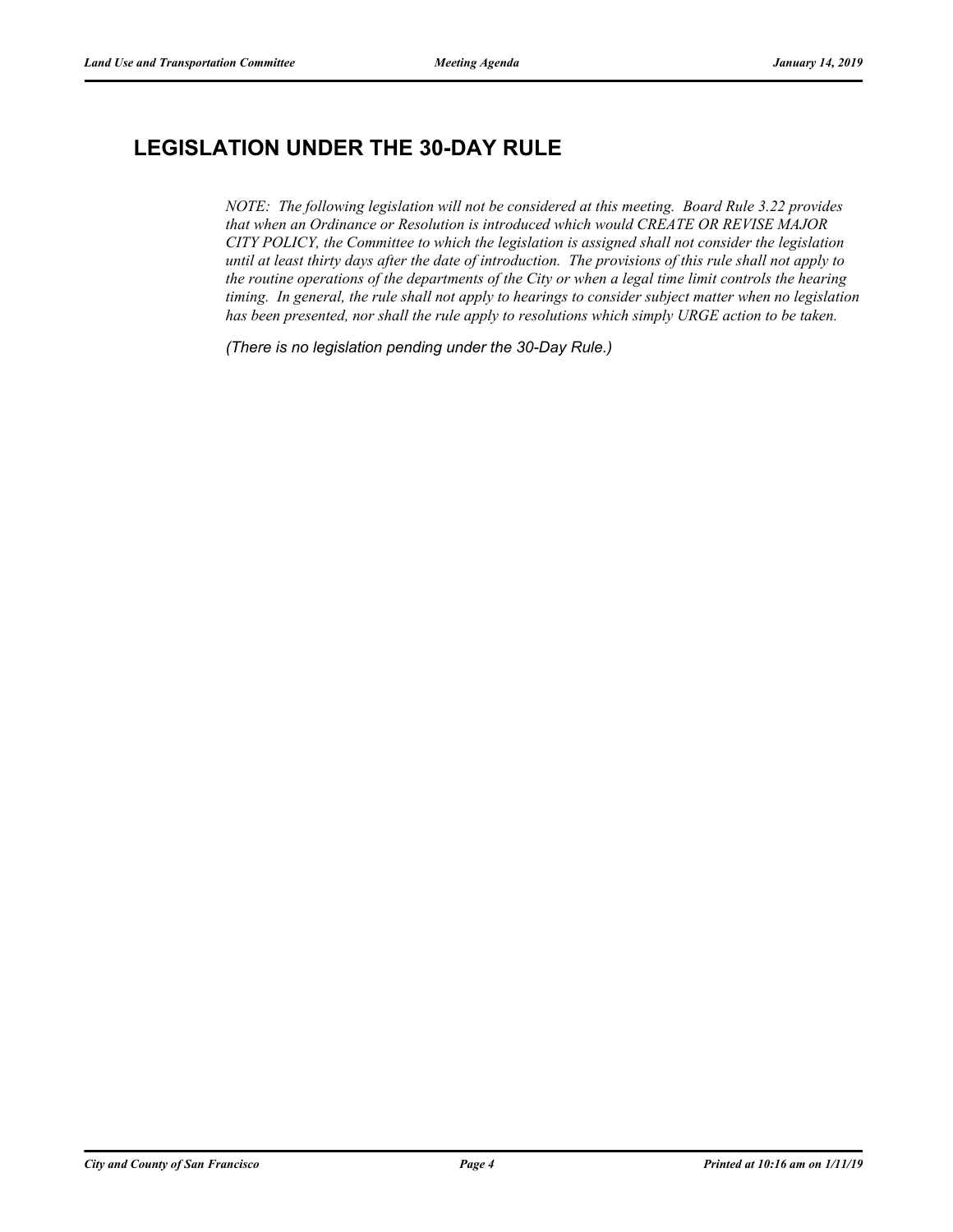### **Agenda Item Information**

Each item on the Consent or Regular agenda may include the following documents:

1) Legislation, 2) Budget and Legislative Analyst report,

3) Department or Agency cover letter and/or report, 4) Public correspondence

Items will be available for review at City Hall, 1 Dr. Carlton B. Goodlett Place, Room 244, Reception Desk.

#### **Meeting Procedures**

The Board of Supervisors is the legislative body of the City and County of San Francisco. The Board has several standing committees where ordinances and resolutions are the subject of hearings at which members of the public are urged to testify. The full Board does not hold a second public hearing on measures which have been heard in committee.

Board procedures do not permit: 1) persons in the audience to vocally express support or opposition to statements by Supervisors or by other persons testifying; 2) ringing and use of cell phones, pagers, and similar sound-producing electronic devices; 3) bringing in or displaying signs in the meeting room; and 4) standing in the meeting room.

Each member of the public will be allotted the same maximum number of minutes to speak as set by the President or Chair at the beginning of each item or public comment, excluding City representatives, except that public speakers using interpretation assistance will be allowed to testify for twice the amount of the public testimony time limit. If simultaneous interpretation services are used, speakers will be governed by the public testimony time limit applied to speakers not requesting interpretation assistance. Members of the public who want a document placed on the overhead for display should clearly state such and subsequently remove the document when they want the screen to return to live coverage of the meeting.

IMPORTANT INFORMATION: The public is encouraged to testify at Committee meetings. Persons unable to attend the meeting may submit to the City, by the time the proceedings begin, written comments regarding the agenda items. These comments will be made a part of the official public record and shall be brought to the attention of the Board of Supervisors. Written communications should be submitted to the Clerk of the Board or Clerk of the Committee: 1 Dr. Carlton B. Goodlett Place, Room 244, San Francisco, CA 94102. Communications not received prior to the hearing may be delivered to the Clerk of the Board or Clerk of the Committee at the hearing and you are encouraged to bring enough copies for distribution to all of its members.

LAPTOP COMPUTER FOR PRESENTATIONS: Contact City Hall Media Services at (415) 554-7490 to coordinate the use of the laptop computer for presentations. Presenters should arrive 30 minutes prior to the meeting to test their presentations on the computer.

COPYRIGHT: System content that is broadcasted live during public proceedings is secured by High-bandwidth Digital Content Protection (HDCP), which prevents copyrighted or encrypted content from being displayed or transmitted through unauthorized devices. Members of the public who utilize chamber digital, audio and visual technology may not display copyrighted or encrypted content during public proceedings.

AGENDA PACKET: Available for review in the Office of the Clerk of the Board, City Hall, 1 Dr.Carlton B Goodlett Place, Room 244, or on the internet at http://www.sfbos.org/meetings. Meetings are cablecast on SFGovTV, the Government Channel 26. For DVD copies and scheduling call (415) 554-4188.

LANGUAGE INTERPRETERS: Requests must be received at least 48 hours in advance of the meeting to help ensure availability. Contact Peggy Nevin at (415) 554-5184. AVISO EN ESPAÑOL: La solicitud para un traductor debe recibirse antes de mediodía de el viernes anterior a la reunion. Llame a Peggy Nevin at (415) 554-5184. Paunawa: Ang mga kahilingan ay kailangang matanggap sa loob ng 48 oras bago mag miting upang matiyak na matutugunan ang mga hiling. Mangyaring tumawag ka sa (415) 554-5184.